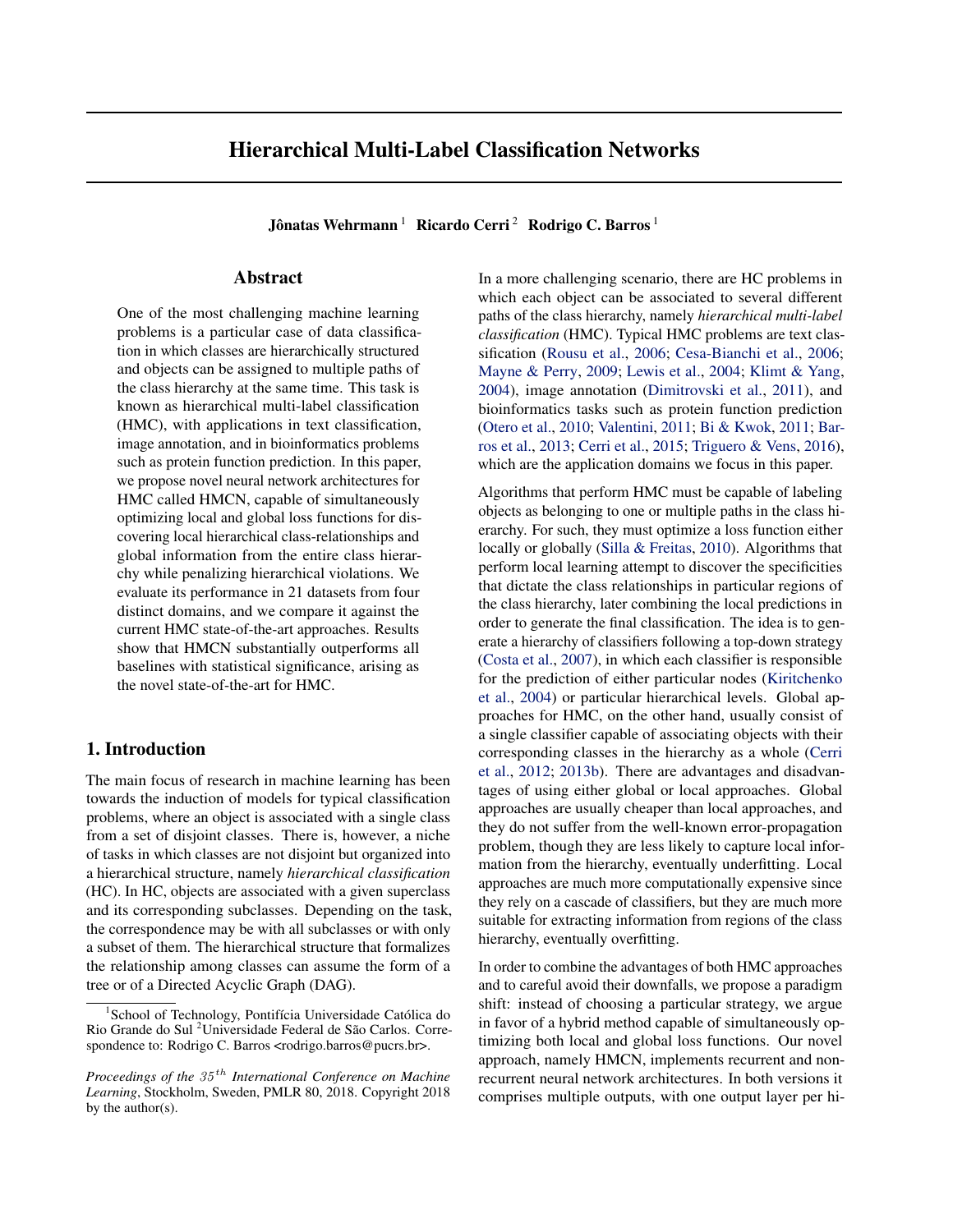erarchical level of the class hierarchy plus a global output layer for the entire network. The rationale is that each local loss function reinforces the propagation of gradients leading to proper local-information encoding among classes of the corresponding hierarchical level. At the same time, the loss function optimized in the global output layer keeps track of the label dependency in the hierarchy as a whole. In addition, we introduce a hierarchical violation penalty for encouraging predictions that obey the hierarchical structure. We show that HMCN comfortably establishes itself as the novel state-of-the-art for HMC problems.

# 2. HMCN

We propose HIERARCHICAL MULTI-LABEL CLASSIFICA-TION NETWORKS (HMCN), which is a multiple-output deep neural network specially designed to perform both local and global optimization in HMC problems. For that, HMCN propagates gradients from multiple network outputs. It comprises one local output per hierarchical level, and a local loss function is used for backpropagating the gradients from the classes in the corresponding level. The global output captures the cumulative relationships that were forwarded across the entire network, backpropagating the gradients from all classes of the hierarchy. We present both a feed-forward (HMCN-F) and a recurrent (HMCN-R) architecture of HMCN.

#### 2.1. HMCN-F

HMCN-F is specifically designed for maximizing the learning capacity regarding the hierarchical structure of the labeled data. In HMCN-F, information flows in two ways: i) the main flow, which begins with the input layer and traverses all fully-connected (FC) layers until it reaches the global output; and ii) the local flows, which also begin in the input layer and pass by their respective global FC layers but also through specific local FC layers, finally ending at the corresponding local output. For generating the final prediction, all local outputs are then concatenated and pooled with the global output for a consensual prediction. The global flow is responsible to carry information from the *i th* level to the  $(i + 1)^{th}$  hierarchical level. It is influenced by the local outputs that reinforce local level-wise relationships within the global information flow by backpropagating gradients specific to the set of classes from each level. Figure 1 depicts a graphical illustration of the structure of HMCN-F along with its respective notation.

Formally, let  $\mathbf{x} \in \mathbb{R}^{|\mathbf{D}| \times 1}$  be the input feature vector,  $\mathbf{C}^h$ be the set of classes of the  $h^{th}$  hierarchical level,  $|D|$  be the number of features,  $|H|$  the total number of hierarchical levels, and  $|C|$  the total number of classes. Let  $\mathbf{A}_G^1$  denote the activations in the first level of the global flow (first level of the class hierarchy) and is given by:



Figure 1. HMCN-F architecture.

$$
\mathbf{A}_G^1 = \phi(\mathbf{W}_G^1 \mathbf{x} + \mathbf{b}_\mathbf{G}^1) \tag{1}
$$

where  $\mathbf{W}_{\mathbf{G}}^1 \in \mathbb{R}^{|\mathbf{A}_{\mathbf{G}}^1| \times |\mathbf{D}|}$  is a weight matrix and  $\mathbf{b}_G^1 \in$  $\mathbb{R}^{|A_G^1| \times 1}$  is the bias vector, which are the parameters for learning global information directly from the input, and *φ* is a non-linear activation function (e.g., ReLU). The subsequent global activations are given by

$$
\mathbf{A}_G^h = \phi(\mathbf{W}_G^h(\mathbf{A}_G^{h-1} \odot \mathbf{x}) + \mathbf{b}_G^h)
$$
 (2)

where  $\mathbf{W}_{G}^{h} \in \mathbb{R}^{|A_{G}^{h}| \times |A_{G}^{h-1}|}$  is the weight matrix for the  $h^{th}$ level of the hierarchy,  $\mathbf{b}_G^h \in \mathbb{R}^{|A_G^h| \times 1}$  is the corresponding bias vector, and  $\odot$  denotes vector concatenation. The HMC prediction based on global information  $P_G \in \mathbb{R}^{|C| \times 1}$  is then calculated by

$$
\mathbf{P}_G = \sigma(\mathbf{W}_G^{|H|+1}\mathbf{A}_G^{|H|} + \mathbf{b}_G^{|H|+1})
$$
(3)

where  $\mathbf{W}_G^{|H|+1} \in \mathbb{R}^{|C| \times |A_G^{|H|}|}$  is the weight matrix that connects the activations of the last hierarchical level with the global output that has  $|C|$  neurons,  $\mathbf{b}_G^{|H|+1} \in \mathbb{R}^{|C| \times 1}$  is the corresponding bias vector, and  $\sigma$  is the sigmoidal activation. Note that  $P_G$  is a continuous vector for which each position  $P_G^{(i)}$  denotes the probability  $P(C_i|\mathbf{x})$  for  $C_i \in \mathbf{C}$ . With respect to the local flows, let  $A_L^h$  denote the activations in the *h th* layer of the local flow, which is calculated by

$$
\mathbf{A}_{L}^{h} = \phi(\mathbf{W}_{T}^{h}\mathbf{A}_{G}^{h} + \mathbf{b}_{T}^{h})
$$
(4)

where  $\mathbf{W}_T^h \in \mathbb{R}^{|A_L^h| \times |A_G^h|}$  is a transition weight matrix that maps a global hidden layer to a local hidden layer, and  $\mathbf{b}_T^h \in \mathbb{R}^{|A_L^h| \times 1}$  is the transition bias vector. The local information of each hierarchical level is learned by parameters  $\mathbf{W}_{L}^{h} \in \mathbb{R}^{|C^h| \times |A_L^h|}$  and  $\mathbf{b}_L \in \mathbb{R}^{|C^h| \times 1}$ . Hence, the local predictions for level  $h, \mathbf{P}_L^h \in \mathbb{R}^{|C^h|}$ , are given by

$$
\mathbf{P}_L^h = \sigma(\mathbf{W}_L^h \mathbf{A}_L^h + \mathbf{b}_L^h) \tag{5}
$$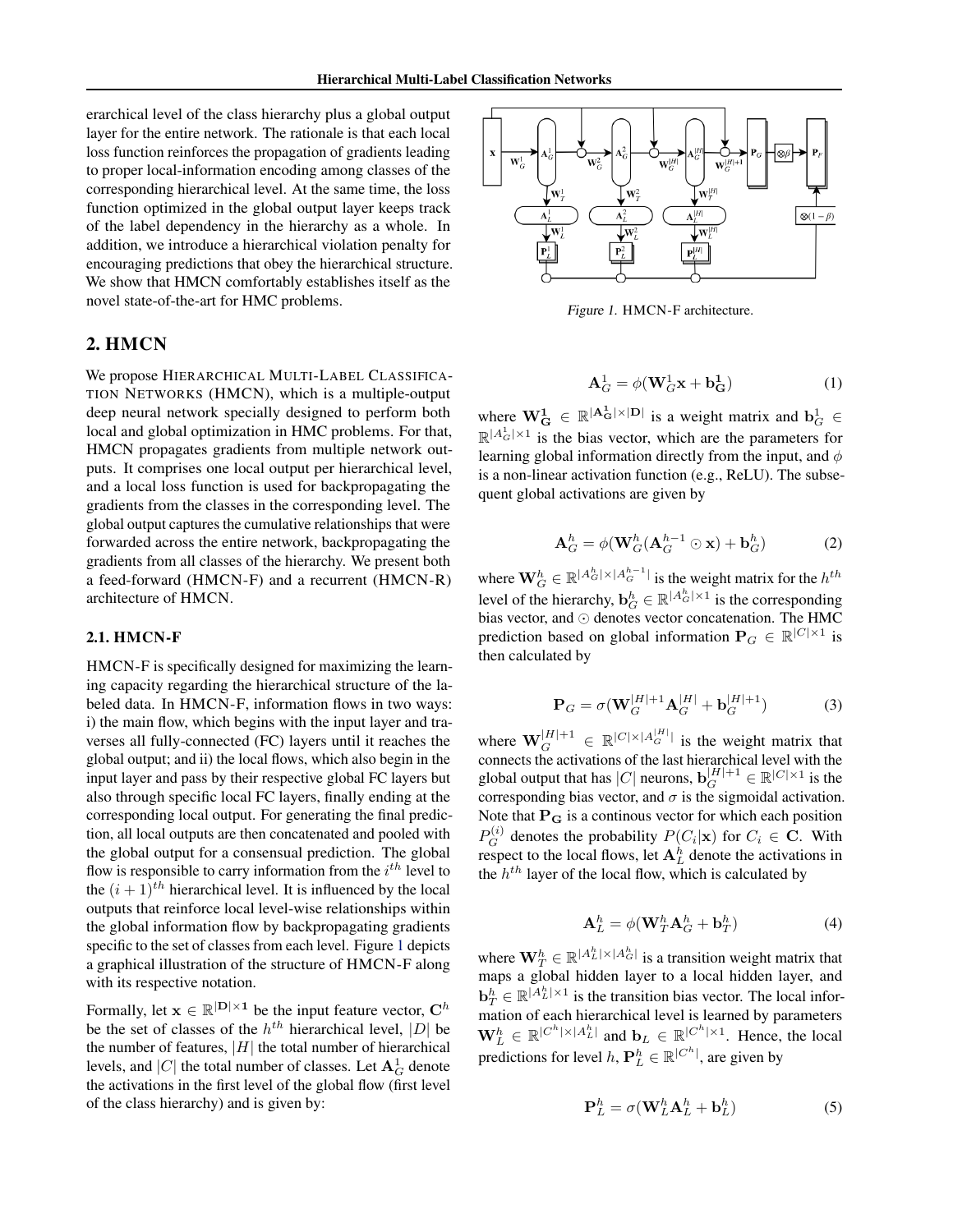where once again  $\sigma$  is necessarily sigmoidal and the  $i^{th}$ position of  $\mathbf{P}_L^h$  denotes probability  $P(C_i|\mathbf{x})$  for  $C_i \in \mathbf{C}^h$ . Note that **W***<sup>L</sup>* is a set of weight matrices that perform linear mappings from a hidden space vector into hierarchical multilabel classes. Given that each level may comprise a distinct number of classes, we use a distinct weight matrix per level. In order to use both local and global information, the final predictions  $P_G \in \mathbb{R}^{|C| \times 1}$  are calculated by

$$
\mathbf{P}_F = \beta \left( \mathbf{P}_L^1 \odot \mathbf{P}_L^2 \odot, \dots, \mathbf{P}_L^{|H|} \right) + (1 - \beta) \mathbf{P}_G \quad (6)
$$

where  $\beta \in [0, 1]$  is the parameter that regulates the trade-off regarding local and global information. We set  $\beta = 0.5$  as the default option in order to give equal importance to both local and global information from the class hierarchy.

To the best of our knowledge, this is the first work to propose a conjoint local-global optimization approach for HMC problems. Recent neural network approaches for HMC [\(Cerri et al.,](#page-8-0) [2013a;](#page-8-0) [2016;](#page-8-0) [Wehrmann et al.,](#page-9-0) [2017\)](#page-9-0) optimize exclusively local information. Recall that global approaches are better-suited to discover overall relationships by capturing information from all hierarchical layers at once. The global output in HMCN-F is a FC layer with |*C*| neurons, where  $|C|$  is the number of classes in the dataset. For a 6-level HMC problem, the sixth layer of the global flow receives as input the cumulative information from feature space and maps it at once to all classes of the hierarchy, hence defining HMCN-F as a global approach. Notwithstanding, we argue that also employing local outputs within the architecture is beneficial for three main reasons: (i) it feeds the network with specific local information that would otherwise be ignored; (ii) it prevents dead neurons by increasing the gradient signal; and (iii) it accelerates convergence, which is a direct consequence of increasing the gradient signal. Recall that multiple-output networks have also been applied with success to flat single-label and multilabel classification (see [\(Lee et al.,](#page-9-0) [2015;](#page-9-0) [Cissé et al.,](#page-8-0) [2016\)](#page-8-0) and references therein).

HMCN-F comprises *l* local outputs (one per hierarchical level) and virtually two global outputs: the main global output and the weight-average output. For instance, if one has prior knowledge that global information is much more relevant than local relationships in a given dataset, one can control that by decreasing the value of *β*. Such a decision automatically enforces the loss function to prioritize global features during learning, and the same could be done for each local output. There are no gradients flowing back from the trade-off output, only from the local and global outputs.

Another important architectural choice in HMCN-F is the reuse of the original input features in each layer of the main flow. By reusing the original features, HMCN-F improves the process of learning local information. More specifically, each layer becomes specialized in finding relationships between the original features and the information required for classifying classes in a given hierarchical level. Such an intuition is empirically demonstrated in Section [4.1,](#page-5-0) in which we show the gains in reusing the input features throughout the global flow. Input reuse is a choice often used in RNNs for keeping the input features easily accessible (which helps in tasks such as image captioning). In our work, this choice is grounded with an even stronger intuition: it allows each local network to learn features directly related to a given hierarchical level, which can be seen as specialist two-layered neural networks that are capable of leveraging information from the previous levels as well.

#### 2.2. HMCN-R

One of the main problems of HMCN-F is that the amount of parameters grow with the number of hierarchical levels. Hence, we developed a modification over HMCN-F where the global flow shares weights throughout the hierarchy, acting as a recurrent path within the network. This modification resulted in a very unstable training process, making such an architecture unfeasible for practical use. Notwithstanding, we realized that HCMN could be properly modeled as a fully-recurrent network, even though HMC is not a case of sequential learning. Hence, we developed a recurrent version of HMCN inspired on Long Short-Term Memory (LSTM) networks [\(Hochreiter & Schmidhuber,](#page-8-0) [1997\)](#page-8-0), hereafter called HMCN-R. In HMCN-R, each iteration resulting from unrolling the recurrent network concerns a hierarchical level. For instance, an HMC problem with 6 levels is modeled as a recurrent network that is unrolled into 6 iterations. We argue that the sequential flow of shared parameters in a recurrent network naturally acts as the global learning flow in HMCN-F, with the advantage of keeping the number of parameters virtually unchanged even for very deep class hierarchies.

In HMCN-R, gradients flow from not only the recurrent general flow, which is capturing global information, but also from the unrolled local outputs generated in each iteration. Recall that the local outputs are specialized in a particular level of the class-hierarchy, conceptually achieving the same desired behavior as in HMCN-F. In HMCN-R, the input reuse occurs naturally since the objects do not vary over time (i.e., they do not constitute a sequence). Therefore, the input of each iteration is the same original input, yielding the same effect of input reuse previously discussed. As in HMCN-F, HMCN-R weights the global output with the local outputs for balancing global and local information. Finally, modeling HMCN-R with an LSTM-based architecture provides the further advantage of gradient regulation, preventing the vanishing problem. Nevertheless, we still have to clip gradients so as to avoid the gradients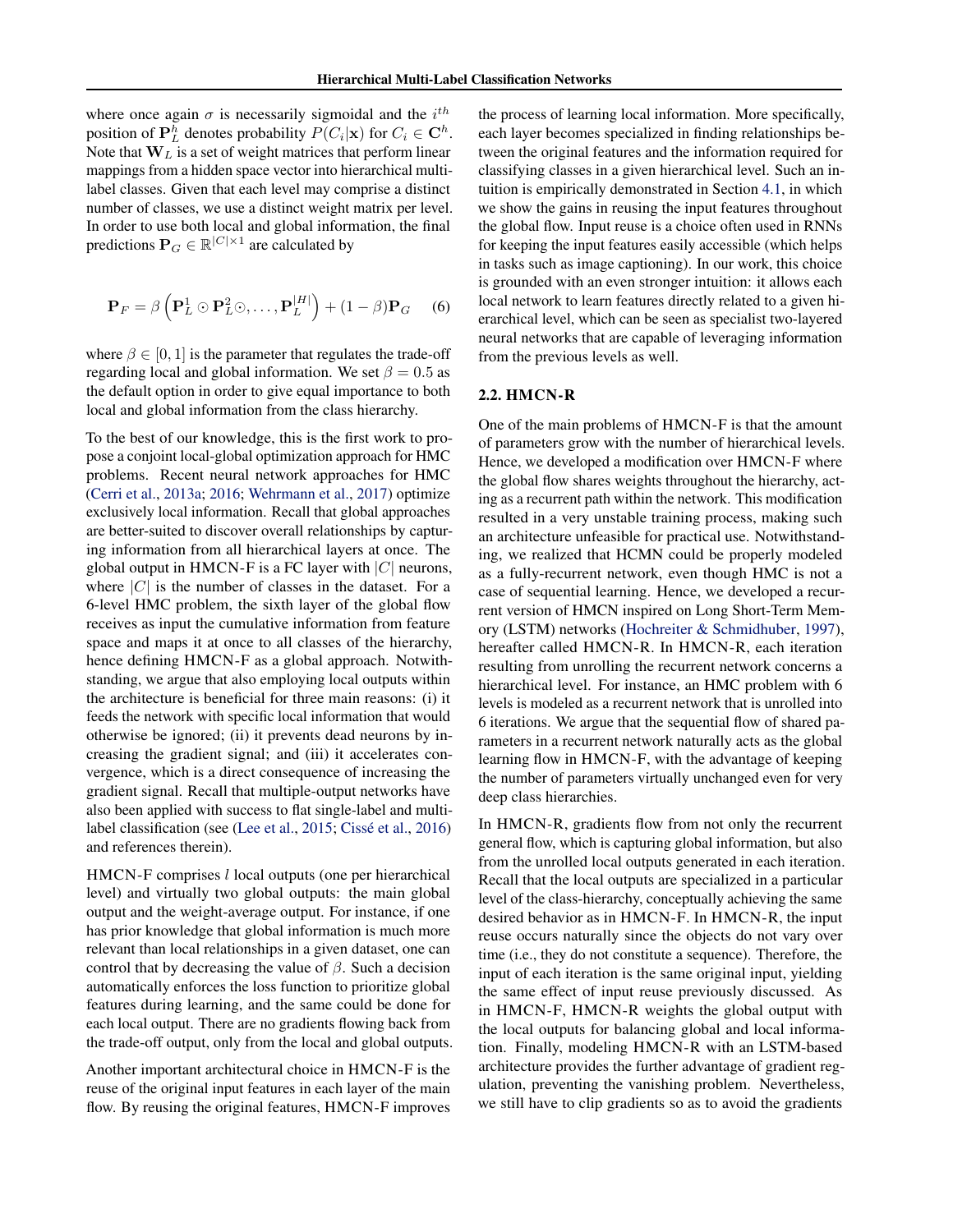<span id="page-3-0"></span>

Figure 2. HMCN-R architecture.

from exploding. For such, we guarantee that the norm of the gradient vector does not exceed 1 (this constraint is applied in both HMCN versions). A graphical illustration of HMCN-R is depicted in Figure 2

Our implementation is based on the original LSTM incarnation. It encapsulates long-term dependencies of the *h th* hierarchical level (i.e., recurrent iteration) in a cell state **C***h*−<sup>1</sup> that is accessed (and modified) via forget **F** *h* and input  $I^h$  gates. Similarly to HMCN-F, we concatenate  $\odot$ the input features in each iteration for easier access to the original data.

$$
\mathbf{F}^{h} = \sigma \left( \mathbf{W}_{F}(\mathbf{A}^{h-1} \odot \mathbf{x}) + \mathbf{b}_{F} \right) \tag{7}
$$

$$
\mathbf{I}^{h} = \sigma \left( \mathbf{W}_{I} (\mathbf{A}^{h-1} \odot \mathbf{x}) + \mathbf{b}_{I} \right)
$$
 (8)

$$
\hat{\mathbf{C}}^{h} = \mathcal{H}\left(\mathbf{W}_{C}(\mathbf{A}^{h-1} \odot \mathbf{x}) + \mathbf{b}_{C}\right)
$$
(9)

$$
\mathbf{C}^h = \mathbf{F}^h \mathbf{C}^{h-1} + \mathbf{I}^h \hat{\mathbf{C}}^h \tag{10}
$$

The output gate  $O^h$  is calculated by using activations from the previous level  $A^{h-1}$  and the input features **x**. The activation  $A<sup>h</sup>$  for the current  $h<sup>th</sup>$  hierarchical level is generated by modulating the output gate with the current cell state **C<sup>h</sup>** that is capable of carrying information from previous layers:

$$
\mathbf{O}^{h} = \sigma \left( \mathbf{W}_{O}(\mathbf{A}^{h-1} \odot \mathbf{x}) + \mathbf{b}_{O} \right)
$$
 (11)

$$
\mathbf{A}^h = \mathbf{O}^h \mathcal{H}(\mathbf{C}^h) \tag{12}
$$

Similarly to HMCN-F, we use a transition weight matrix to project global features **A***<sup>h</sup>* into local ones, and individual weight matrices for providing level-specific class predictions. To the best of our knowledge, this is the first approach to use independent weight matrices along with recurrent layers for improving HMC performance.

#### 2.3. Loss Function

HMCN minimizes the sum of the local  $(\mathcal{L}_L)$  and global  $(\mathcal{L}_G)$  loss functions.

$$
\mathcal{L}_L = \sum_{h=1}^{|H|} \left[ \mathcal{E}(\mathbf{P}_L^h, \mathbf{Y}_L^h) \right] \tag{13}
$$

$$
\mathcal{L}_G = \mathcal{E}(\mathbf{P}_G, \mathbf{Y}_G) \tag{14}
$$

Since classes are not mutually exclusive, for learning both global and local information, we minimize the binary crossentropy  $\mathcal{E}(\tilde{\mathbf{Y}}, \mathbf{Y})$ 

$$
-\frac{1}{N} \sum_{i=1}^{N} \sum_{j=1}^{|C|} \left[ \mathbf{Y}_{ij} \times \log(\hat{\mathbf{Y}}_{ij}) + (1 - \mathbf{Y}_{ij}) \times \log(1 - \hat{\mathbf{Y}}_{ij}) \right]
$$
(15)

where  $Y_G$  is the binary class vector (expected output) containing all classes in the hierarchy and  $Y_L^h$  is the binary class vector (expected output) containing only the classes of the *h th* hierarchical level. By minimizing the proposed loss function, one cannot guarantee that a consistent hierarchical path would be predicted by the network. To circumvent this issue we propose penalizing predictions with hierarchical violations, and also the execution of a post-processing step to ensure that all predictions respect the hierarchy constraints.

A *hierarchical violation* happens when the generated prediction score of a node  $Y_{in}$  is larger than the score of its parent node **Y***ip*. Those violations, which are conveniently threshold-independent, are applied according Equation [16.](#page-4-0) We employ  $\lambda \in \mathcal{R}$  for regulating the importance of the penalty for hierarchical violations in the final loss function. When  $\lambda$  is too large, the network is biased towards predicting smaller values within deeper layers, which might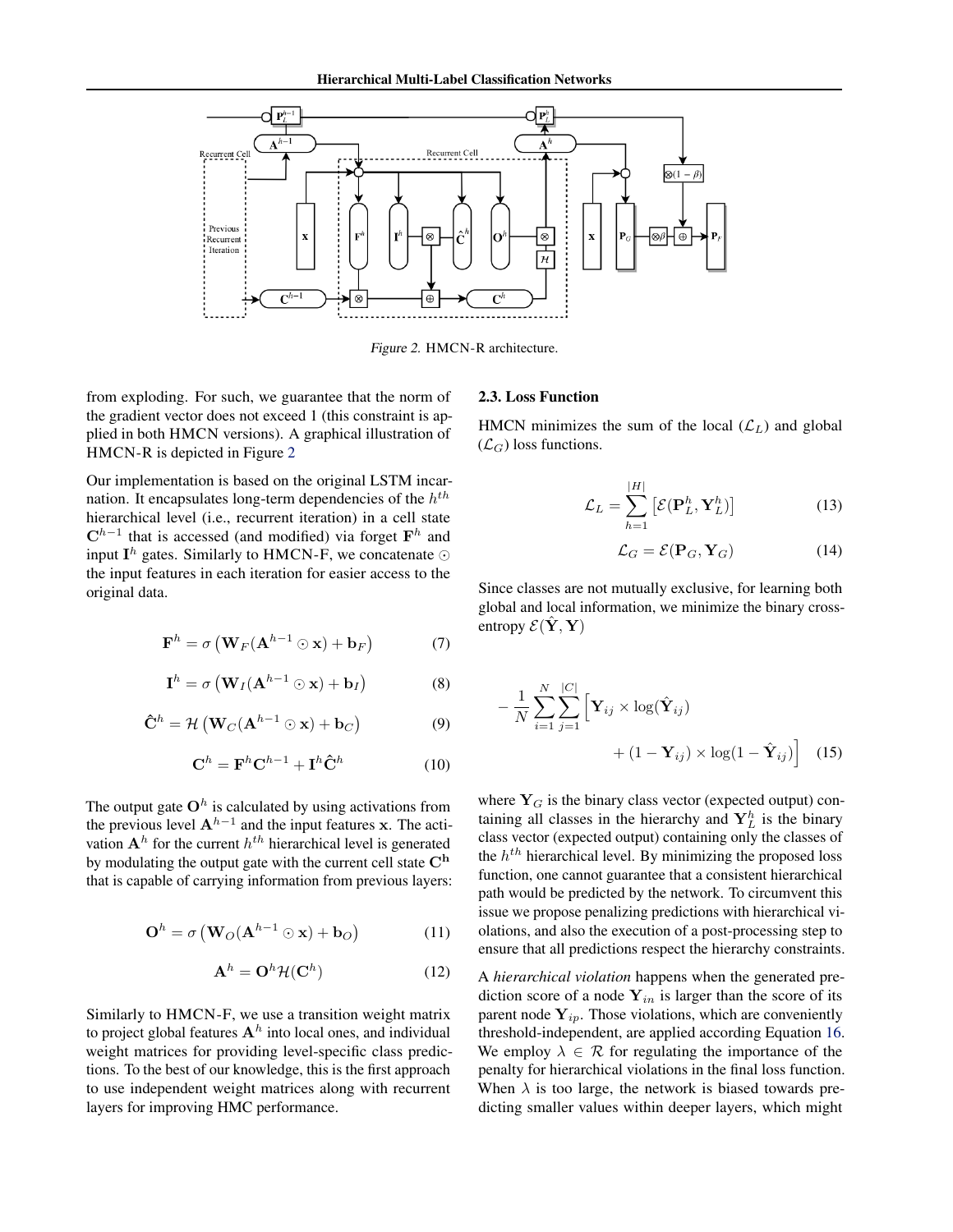| <b>TAXONOMY</b>      | <b>DATASET</b>         | A    | C    | TRAINING     |       | <b>VALIDATION</b> |       |              | <b>TEST</b> |  |
|----------------------|------------------------|------|------|--------------|-------|-------------------|-------|--------------|-------------|--|
|                      |                        |      |      | <b>TOTAL</b> | MULTI | <b>TOTAL</b>      | MULTI | <b>TOTAL</b> | MULTI       |  |
| TREE                 | <b>ENRON</b>           | 1000 | 56   | 692          | 692   | 296               | 296   | 660          | 660         |  |
| TREE                 | <b>DIATOMS</b>         | 371  | 398  | 1085         | 1031  | 464               | 436   | 1054         | 998         |  |
| TREE                 | IMCLEF <sub>07</sub> A | 80   | 96   | 7000         | 7000  | 3000              | 3000  | 1006         | 1006        |  |
| TREE                 | IMCLEF07D              | 80   | 46   | 7000         | 7000  | 3000              | 3000  | 1006         | 1006        |  |
| TREE                 | REUTERS                | 1000 | 102  | 2100         | 2032  | 900               | 865   | 3000         | 2905        |  |
| FUNCAT (TREE)        | <b>CELLCYCLE</b>       | 77   | 499  | 1628         | 1323  | 848               | 673   | 1281         | 1059        |  |
| FUNCAT (TREE)        | DERISI                 | 63   | 499  | 1608         | 1309  | 842               | 671   | 1275         | 1055        |  |
| FUNCAT (TREE)        | <b>EISEN</b>           | 79   | 461  | 1058         | 900   | 529               | 441   | 837          | 719         |  |
| FUNCAT (TREE)        | EXPR                   | 551  | 499  | 1639         | 1328  | 849               | 674   | 1291         | 1064        |  |
| FUNCAT (TREE)        | GASCH1                 | 173  | 499  | 1634         | 1325  | 846               | 672   | 1284         | 1059        |  |
| FUNCAT (TREE)        | GASCH <sub>2</sub>     | 52   | 499  | 1639         | 1328  | 849               | 674   | 1291         | 1064        |  |
| FUNCAT (TREE)        | <b>SEQ</b>             | 478  | 499  | 1701         | 1344  | 879               | 679   | 1339         | 1079        |  |
| <b>FUNCAT (TREE)</b> | <b>SPO</b>             | 80   | 499  | 1600         | 1301  | 837               | 666   | 1266         | 1047        |  |
| <b>GENE ONTOLOGY</b> | <b>CELLCYCLE</b>       | 77   | 4122 | 1625         | 1625  | 848               | 848   | 1278         | 1278        |  |
| <b>GENE ONTOLOGY</b> | DERISI                 | 63   | 4116 | 1605         | 1605  | 842               | 842   | 1272         | 1272        |  |
| <b>GENE ONTOLOGY</b> | <b>EISEN</b>           | 79   | 3570 | 1055         | 1055  | 528               | 528   | 835          | 835         |  |
| <b>GENE ONTOLOGY</b> | EXPR                   | 551  | 4128 | 1636         | 1636  | 849               | 849   | 1288         | 1288        |  |
| <b>GENE ONTOLOGY</b> | GASCH1                 | 173  | 4122 | 1631         | 1631  | 846               | 846   | 1281         | 1281        |  |
| <b>GENE ONTOLOGY</b> | GASCH <sub>2</sub>     | 52   | 4128 | 1636         | 1636  | 849               | 849   | 1288         | 1288        |  |
| <b>GENE ONTOLOGY</b> | <b>SEQ</b>             | 478  | 4130 | 1692         | 1692  | 876               | 876   | 1332         | 1332        |  |
| <b>GENE ONTOLOGY</b> | <b>SPO</b>             | 80   | 4116 | 1597         | 1597  | 837               | 837   | 1263         | 1263        |  |

<span id="page-4-0"></span>Table 1. SUMMARY OF THE 21 DATASETS: NUMBER OF ATTRIBUTES (|*A*|), NUMBER OF CLASSES (|*C*|), TOTAL NUMBER OF OBJECTS (TOTAL), AND NUMBER OF MULTI-LABEL OBJECTS (MULTI).

constraint too much the optimization process. Conversely, if  $\lambda$  is too small the network is allowed to learn inconsistent paths more easily, i.e., it can be more influenced by statistical characteristics of the data rather than by the hierarchical structure at hand. Similarly to [\(Wehrmann & Barros,](#page-9-0) [2018;](#page-9-0) [Wehrmann et al.,](#page-9-0) [2018\)](#page-9-0), the violation is given by

$$
\mathcal{L}_{H_i} = \lambda \max\{0, \mathbf{Y}_{in} - \mathbf{Y}_{ip}\}^2
$$
 (16)

The final loss function we optimize is thus given by

$$
\min_{W} (\mathcal{L}_L + \mathcal{L}_G + L_H) \tag{17}
$$

## 3. Experimental Methodology

We compare HMCN-(F/R) with four HMC algorithms which are considered the state-of-the-art for HMC: Clus-HMC [\(Vens et al.,](#page-9-0) [2008\)](#page-9-0), Clus-HMC-Ens [\(Schietgat et al.,](#page-9-0) [2010\)](#page-9-0), CSSA [\(Bi & Kwok,](#page-8-0) [2011\)](#page-8-0), and HMC-LMLP [\(Cerri](#page-8-0) [et al.,](#page-8-0) [2016\)](#page-8-0). All algorithms are executed over 21 freelyavailable datasets related to either protein function prediction [\(Vens et al.,](#page-9-0) [2008\)](#page-9-0), annotation of medical or microalgae images [\(Dimitrovski et al.,](#page-8-0) [2011\)](#page-8-0), or text classification [\(Lewis et al.,](#page-9-0) [2004\)](#page-9-0). Those datasets are structured as either trees (MIPS Functional Catalogue, for protein function prediction) or directed acyclic graphs (Gene Ontology). The following pre-processing step is performed before running HMCN over these datasets: all nominal attribute values were transformed into numeric values using the binary oneattribute-per-value approach. The attributes were then standardized (zero-centered with unit variance). All missing values were replaced by the corresponding mean or mode. Table 1 presents the characteristics of the employed datasets. They present challenging characteristics for deep neural networks: i) they comprise a rather limited amount of training samples; ii) they have a large variation in the number of features (varying from 52 to 1000); iii) they present a wide range on the number of hierarchical levels and classes (some present up to 4200 classes distributed in 13 hierarchical layers). There are several cases in which the classes are very sparse, making the optimization even more challenging.

The outputs of HMCN and baseline algorithms are probability values for each class. Hence, the final predictions (binary vector indicating the presence or absence of each class) are generated after thresholding those probabilities. The choice of optimal threshold is difficult and often subjective, thus we follow the trend of HMC research in which we avoid choosing thresholds by employing precision-recall curves (PR-curves) as the evaluation criterion for comparing the different approaches, and the single-value criterion we analyze is the area under the average precision-recall curve  $(AU(\overline{PRC}))$ . We run all experiments  $10\times$  and report averages of those runs as final results. For simplicity, we omit the standard deviation given that our networks have shown to be very stable with standard deviation varying between  $[1 \times 10^{-3}, 3 \times 10^{-3}]$ . Finally, when training for evaluation in test data, we re-train the models with both training and validation data. Hence, we evaluate models generated at the end of the final epoch.

#### 3.1. Hyper-Parameters

We are dealing with relatively small datasets (though with a very large number of classes), which makes the choice of hyper-parameters harder and more important than it usually is. For training our networks, we use the Adam optimizer with learning rate of  $1 \times 10^{-3}$  and remaining parameters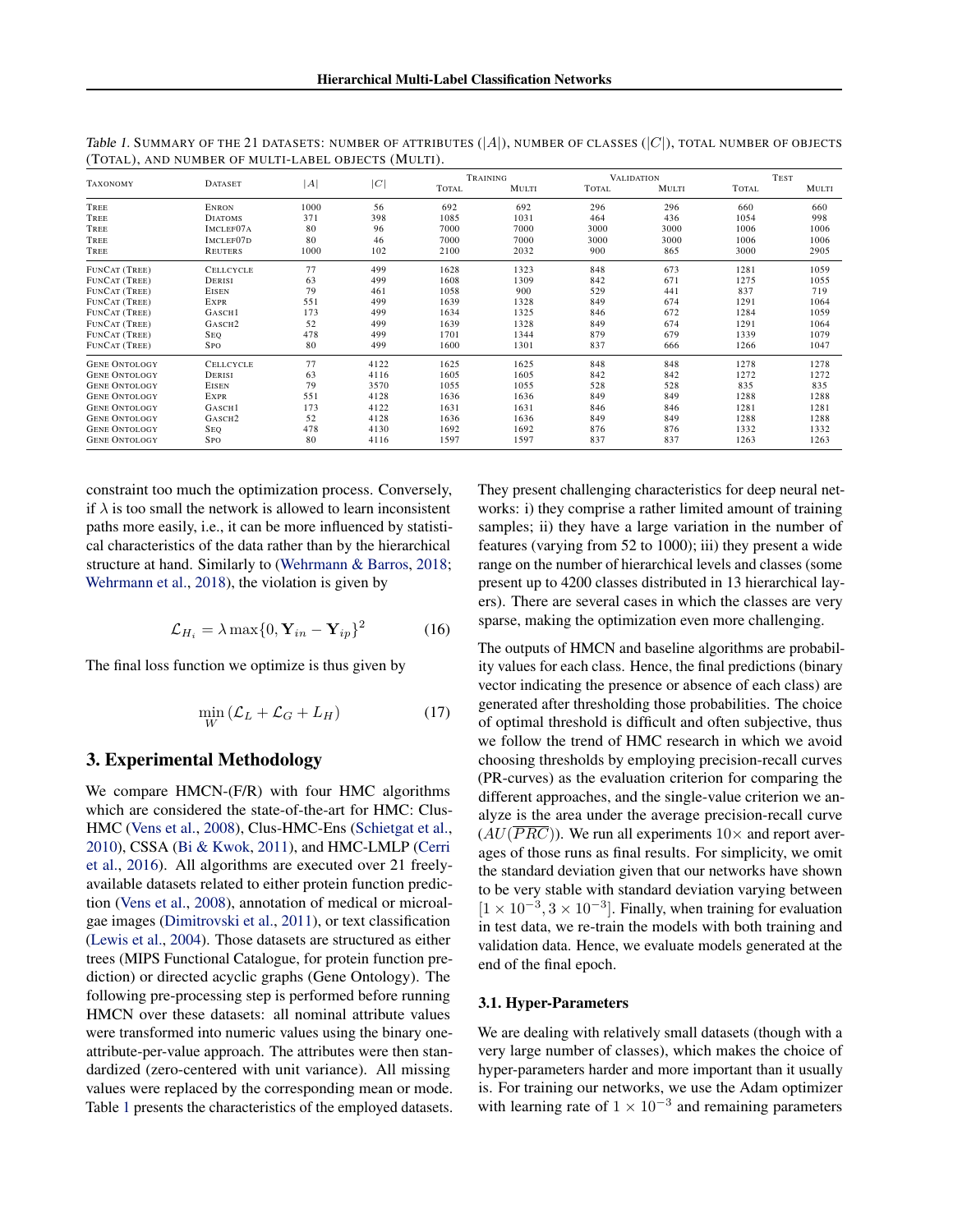| <b>DATASET</b>         | <b>HMCN</b> (GLOBAL ONLY) | HMCN-F (INPUT REUSE) | HMCN-F (LOCAL OUTPUTS) | HMCN-F |
|------------------------|---------------------------|----------------------|------------------------|--------|
| <b>CELLCYCLE</b>       | 0.200                     | 0.212                | 0.216                  | 0.228  |
| <b>DERISI</b>          | 0.164                     | 0.166                | 0.173                  | 0.168  |
| <b>EISEN</b>           | 0.253                     | 0.263                | 0.266                  | 0.280  |
| EXPR                   | 0.220                     | 0.242                | 0.238                  | 0.271  |
| GASH <sub>1</sub>      | 0.217                     | 0.243                | 0.241                  | 0.261  |
| GASH <sub>2</sub>      | 0.210                     | 0.215                | 0.211                  | 0.227  |
| <b>SEQ</b>             | 0.109                     | 0.258                | 0.236                  | 0.279  |
| <b>SPO</b>             | 0.158                     | 0.167                | 0.174                  | 0.170  |
| <b>AVERAGE RANKING</b> | 5.25                      | 3.38                 | 3.00                   | 1.25   |

<span id="page-5-0"></span>Table 2. IMPACT OF INPUT REUSE AND LOCAL OUTPUTS ON THE PERFORMANCE OF HMCN-F. THE VALUES PRESENTED ARE OF *AU*(*P RC*) REGARDING FUNCAT VALIDATION DATA. AVERAGE RANKING IS ALSO PROVIDED (LOWER IS BETTER).

as suggested in [\(Kingma & Ba,](#page-8-0) [2014\)](#page-8-0). For the HMCN-F version, the fully-connected layers comprise 384 ReLU neurons, followed by a batch normalization, residual connections, and dropout of 60%. Dropout is important given that these models could easily overfit the small training sets. For the HMCN-R models, we use independent dropout masks for the local outputs, though no dropout is used in the recurrent layers.

All networks minimize the loss function proposed in Section [2.3](#page-3-0) via mini-batch gradient descent, where each iteration is computed over a mini-batch of 2 training objects. Even though the use of larger mini-batch sizes (e.g., 4, 8, 12, 16, 24) yields similar results, we noticed that one can achieve better results by training HMCN models with smaller batches. We do not perform per-dataset hyperparameter optimization unlike the current state-of-the-art approaches. We kept the same hyper-parameters across all datasets to evaluate our method's capability of learning from distinct datasets with varying characteristics. The only hyper-parameter that we vary across datasets is regularization, which is regulated over validation data in order to mitigate eventual overfitting.

#### 4. Experimental Analysis

We perform two distinct sets of experiments. First, we analyze the performance of different architectural choices for HMCN-F on validation data in all 8 FunCat protein function prediction datasets. Our goal is to show to the reader the impact of critical components such as input reuse and the local outputs within HMCN. In the second set of experiments, we compare HMCN-F and HMCN-R with the current state-of-the-art approaches on test data of all the 21 datasets employed in this paper.

#### 4.1. Impact of the Architectural Components

We analyze the impact that the local outputs and input features reuse produce on HMCN-F. We show the results of the architecture when using only the global flow with no local outputs as a baseline (HMCN-F-Global Only). Such baseline version is a deep neural network with |*H*| layers with ReLU [\(Nair & Hinton,](#page-9-0) [2010\)](#page-9-0), batch normalization [\(Ioffe & Szegedy,](#page-8-0) [2015\)](#page-8-0), and residual connections [\(He et al.,](#page-8-0) [2016\)](#page-8-0). Table 2 shows the results regarding  $AU(\overline{PRC})$  on validation data of the Funcat datasets. Note that the best performance is achieved when using the proposed incarnation of HMCN-F that combines both input reuse and local outputs. The single most important design choice is the inclusion of local outputs, which indeed seems to be providing extra local information with respect to inter-class relationships. Input reuse also seems to largely increase the performance of the network. With those results in mind, we use only the full version of HMCN in both feedforward and recurrent versions (namely HMCN-Fand HMCN-R) for comparing with the state-of-the-art for the test sets of all 21 datasets in the following set of experiments.

#### 4.2. Effect of Hierarchical Violation Penalty

Table [3](#page-6-0) depicts the effect of *λ* for weighting hierarchical violations. By using  $\lambda = 0.1$  in HMCN-F we can achieve slightly better results, while for HMCN-R the improvements are more significant due to more consistent predictions. In addition, a side effect of this penalty is the reduction in magnitude of the weights, which has an implicit regularizer effect. We have found that even with no penalty  $(\lambda = 0.0)$  the networks were capable of learning consistent hierarchical paths. However,  $\lambda$  indeed helps in mitigating consistency problems by reducing the amount of updates performed in the final post-processing step.

#### 4.3. HMCN vs. State-of-the-Art

We compare the best HMCN-F version from the previous subsections (i.e., the complete version with  $\lambda = 0.1$ ) with both HMCN-R and the current state-of-the-art approaches, this time on the test sets of all datasets from Table [1.](#page-4-0) Table [4](#page-7-0) presents the results of the experiments with HMCN-F,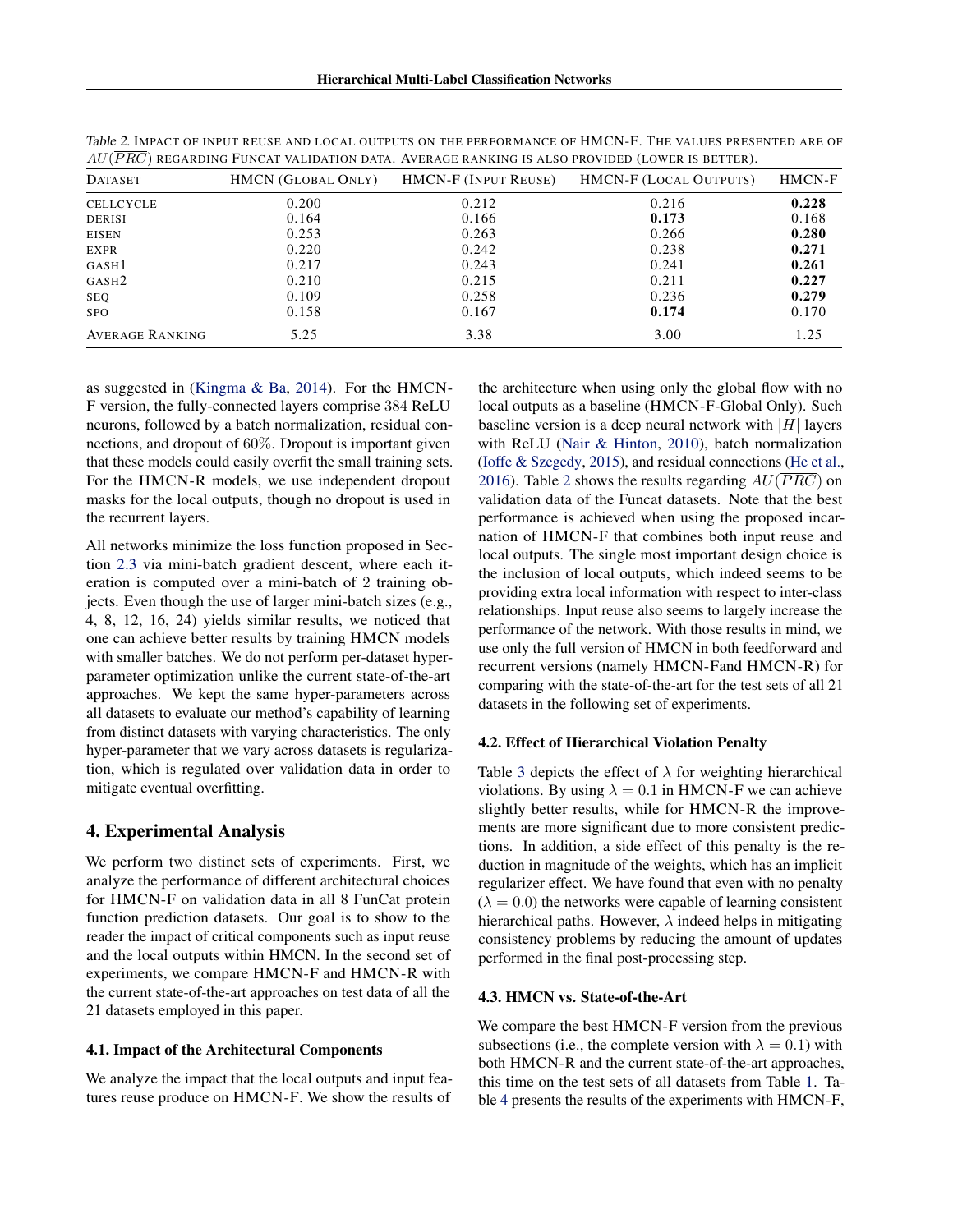|                    |                 | HMCN-F          |                 | HMCN-R          |               |
|--------------------|-----------------|-----------------|-----------------|-----------------|---------------|
| <b>DATASET</b>     | $\lambda = 0.0$ | $\lambda = 0.1$ | $\lambda = 1.0$ | $\lambda = 0.0$ | $\lambda=0.1$ |
| <b>CELLCYCLE</b>   | 0.250           | 0.252           | 0.233           | 0.245           | 0.249         |
| DERISI             | 0.191           | 0.193           | 0.185           | 0.188           | 0.189         |
| <b>EISEN</b>       | 0.293           | 0.298           | 0.264           | 0.292           | 0.298         |
| <b>EXPR</b>        | 0.296           | 0.301           | 0.263           | 0.295           | 0.300         |
| GASCH <sub>1</sub> | 0.281           | 0.284           | 0.259           | 0.278           | 0.283         |
| GASCH <sub>2</sub> | 0.252           | 0.254           | 0.232           | 0.244           | 0.249         |
| <b>SEP</b>         | 0.283           | 0.291           | 0.262           | 0.285           | 0.290         |
| <b>SPO</b>         | 0.210           | 0.211           | 0.197           | 0.205           | 0.207         |

<span id="page-6-0"></span>Table 3. IMPACT OF HIERARCHICAL VIOLATIONS IN HMCN. VALUES PRESENTED ARE OF *AU*(*P RC*) ON VALIDATION DATA.

HMCN-R, and the baseline approaches Clus-HMC-Ens, Clus-HMC, CSSA, and HMC-LMLP. Note that we do not compare with the recent PLS+OPP approach [\(Sun et al.,](#page-9-0) [2016\)](#page-9-0) since it does not generate probabilistic outputs, preventing the correct generation of precision-recall curves, which is the standard evaluation measure for experiments in this research area. We highlight the best absolute values (underlined) of *AU*(*P RC*) that were obtained per dataset. HMC-LMLP [\(Cerri et al.,](#page-8-0) [2016\)](#page-8-0) does not provide results for the GO datsets.

The first analysis we perform is regarding HMCN-F and its performance when compared with the current state-of-theart. Note that HMCN-F is the algorithm with the greatest number of wins (it reaches top performance in all datasets but one) and best average ranking (1.07), comfortably outperforming the state-of-the-art approaches. It is the first time that a method in the literature outperforms the ensemble of Clus-HMC and CSSA in all FunCat and GO datasets of protein function. Moreover, note that the only draws of HMCN-F are regarding our own recurrent network. HMCN-R, in turn, also provides better average ranking than the baseline approaches, outperforming them in 19 out of 21 datasets. HMCN-R demonstrates similar performance to HMCN-F, being slightly overperformed on most datasets. Even though HMCN-F seems to be better than HMCN-R, recall that HMCN-R is much lighter in terms of total amount of parameters. For instance, HMCN-R has  $\approx 3M$  parameters for the Cellcyle GO dataset, whereas HMCN-F has  $\approx 7$ M. For very large hierarchies, HMCN-R is probably a better choice than HMCN-F considering the trade-off *performance vs. computational cost*.

We also verify the statistical significance of the results following the recommendation of [\(Demšar,](#page-8-0) [2006\)](#page-8-0). First, we execute the Friedman test, which indicates the existence of significant differences with a *p*-value of  $1.58 \times 10^{-32}$ . We then move to the post-hoc Nemenyi test, which is presented in Figure 3. For this particular analysis, we employ the graphical representation suggested in [\(Demšar,](#page-8-0) [2006\)](#page-8-0), the so-called *critical diagrams*. In this diagram, a horizontal



Figure 3. Critical diagram for the Nemenyi's statistical test.

line represents the axis on which we plot the average rank values of the methods. We connect the groups of algorithms that do not differ significantly through a horizontal line. We also show the critical difference given by the test, which is  $CD = 1.645$ . Observe that HMCN-F outperforms all baseline approaches with statistical significance. The test does not show, however, a significant difference between HMCN-R and Clus-HMC-Ens, between Clus-HMC-Ens and CSSA, nor between CSSA and Clus-HMC.

## 5. Related Work

Vens et al. [\(Vens et al.,](#page-9-0) [2008\)](#page-9-0) proposed three classification algorithms based on the concept of Predictive Clustering Trees (PCT). The best of them, Clus-HMC, is a global approach that induces a single decision tree to deal with the entire class hierarchy. Schietgat et al. [\(Schietgat et al.,](#page-9-0) [2010\)](#page-9-0) proposed a bagging strategy for generating ensembles of Clus-HMC trees, namely Clus-HMC-Ens, considerably improving over Clus-HMC. Cesa-Bianchi et al. [\(Cesa-Bianchi](#page-8-0) [et al.,](#page-8-0) [2011\)](#page-8-0) investigated the synergy between different localbased strategies related to gene function prediction in Fun-Cat annotated genes. They integrated kernel-based data fusion tools and ensemble algorithms with cost-sensitive HMC methods [\(Cesa-Bianchi & Valentini,](#page-8-0) [2010;](#page-8-0) [Valentini,](#page-9-0) [2011\)](#page-9-0). Cerri et al. [\(Cerri et al.,](#page-8-0) [2011;](#page-8-0) [2013a;](#page-8-0) [2016\)](#page-8-0) proposed HMC-LMLP, a local HMC approach based on a chain of Multi-Layer Perceptrons (MLPs) with a single hidden layer each. Each MLP is responsible for predicting the classes in a given level of the hierarchy, and the input of a given MLP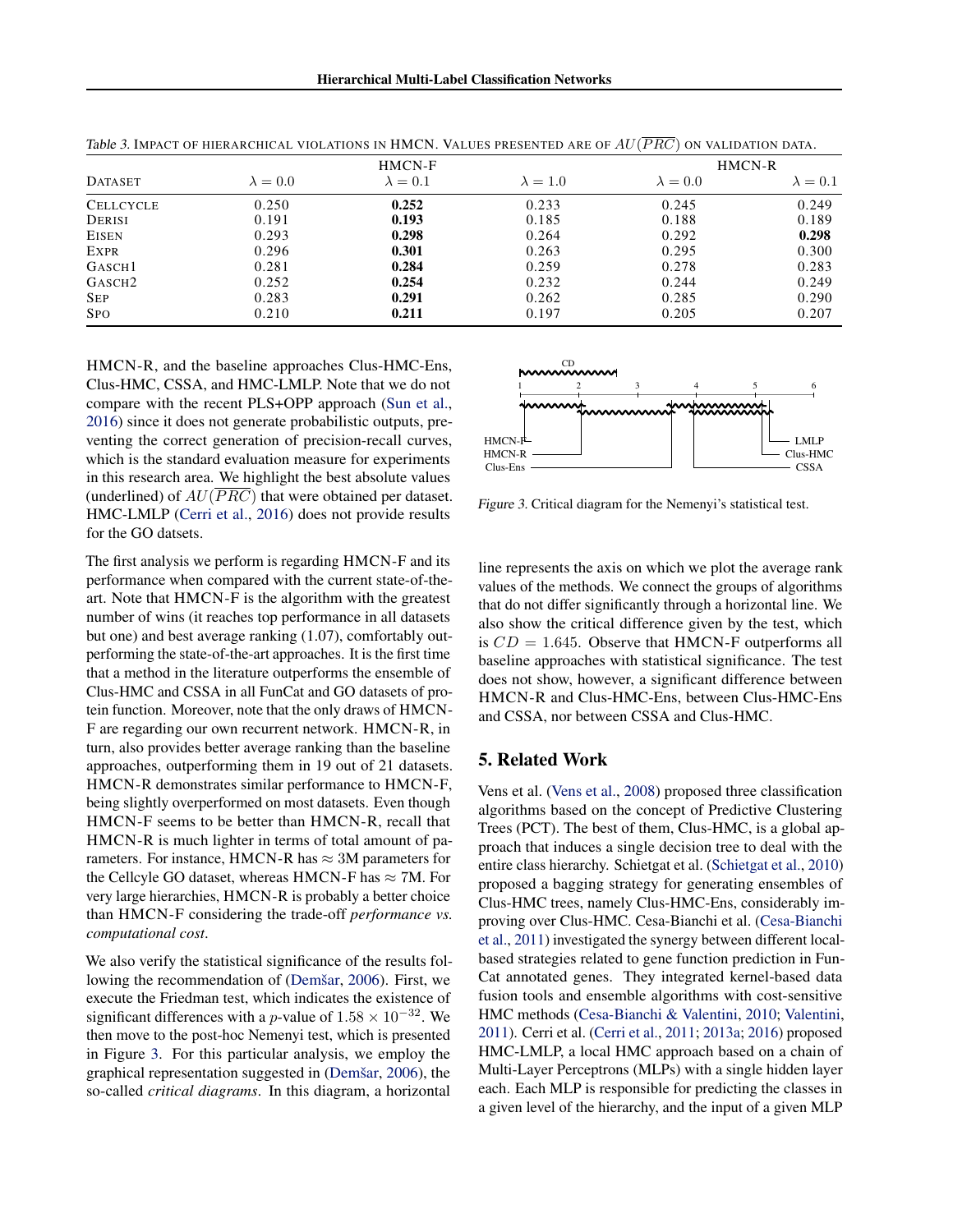| <b>DATASET</b>              | HMCN-F | HMCN-R | CLUS-HMC | <b>CSSA</b>              | CLUS-ENS | HMC-LMLP |
|-----------------------------|--------|--------|----------|--------------------------|----------|----------|
| CELLCYCLE (FUNCAT)          | 0.252  | 0.247  | 0.172    | 0.188                    | 0.227    | 0.207    |
| <b>DERISI</b> (FUNCAT)      | 0.193  | 0.189  | 0.175    | 0.186                    | 0.188    | 0.183    |
| EISEN (FUNCAT)              | 0.298  | 0.298  | 0.204    | 0.212                    | 0.271    | 0.245    |
| EXPR (FUNCAT)               | 0.301  | 0.300  | 0.210    | 0.220                    | 0.271    | 0.243    |
| GASCH1 (FUNCAT)             | 0.284  | 0.283  | 0.205    | 0.208                    | 0.267    | 0.236    |
| GASCH <sub>2</sub> (FUNCAT) | 0.254  | 0.249  | 0.195    | 0.210                    | 0.227    | 0.211    |
| SEQ (FUNCAT)                | 0.291  | 0.290  | 0.211    | 0.218                    | 0.284    | 0.236    |
| SPO (FUNCAT)                | 0.211  | 0.210  | 0.186    | 0.208                    | 0.210    | 0.186    |
| CELLCYCLE (GO)              | 0.400  | 0.395  | 0.357    | 0.366                    | 0.387    |          |
| DERISI (GO)                 | 0.369  | 0.368  | 0.355    | 0.357                    | 0.363    |          |
| EISEN (GO)                  | 0.440  | 0.435  | 0.380    | 0.401                    | 0.433    |          |
| EXPR(GO)                    | 0.452  | 0.450  | 0.368    | 0.384                    | 0.418    |          |
| GASCH1 (GO)                 | 0.428  | 0.416  | 0.371    | 0.383                    | 0.415    |          |
| GASCH <sub>2</sub> (GO)     | 0.465  | 0.463  | 0.369    | 0.373                    | 0.395    |          |
| Step (GO)                   | 0.447  | 0.443  | 0.386    | 0.387                    | 0.435    |          |
| SPO(GO)                     | 0.376  | 0.375  | 0.345    | 0.352                    | 0.372    |          |
| <b>DIATOMS</b>              | 0.530  | 0.514  | 0.167    |                          | 0.379    |          |
| <b>ENRON</b>                | 0.724  | 0.710  | 0.638    | $\qquad \qquad -$        | 0.681    |          |
| IMCLEF07A                   | 0.950  | 0.904  | 0.574    | $\overline{\phantom{a}}$ | 0.777    |          |
| IMCLEF <sub>07D</sub>       | 0.920  | 0.897  | 0.749    | $\overline{\phantom{a}}$ | 0.863    |          |
| <b>REUTERS</b>              | 0.649  | 0.610  | 0.562    |                          | 0.703    |          |
| <b>AVERAGE RANKING</b>      | 1.07   | 2.04   | 5.12     | 3.96                     | 3.57     |          |

<span id="page-7-0"></span>Table 4. COMPARISON OF HMCN WITH THE BASELINE METHODS. THE VALUES PRESENTED ARE OF *AU*(*P RC*). VALUES IN BOLD OUTPERFORM THE BEST RESULTS PUBLISHED SO FAR, AND UNDERLINED ARE THE NOVEL STATE-OF-THE-ART FOR EACH DATASET.

is given by the output of the previous MLP in the chain. All MLPs are trained separately with distinct strategies of data augmentation, and the results are presented for FunCat annotated protein data. Bi and Kwok [\(Bi & Kwok,](#page-8-0) [2011\)](#page-8-0) proposed a problem transformation approach for tree and DAG hierarchies that can be used with any classifier. It employs kernel dependency estimation (KDE) to reduce the number of labels to a manageable number of single-label learning problems. To preserve the hierarchical information among labels, they developed a generalised Condensing Sort and Select Algorithm (CSSA), which finds optimal approximation subtrees. They project the labels to a 50-dimensional space and then use ridge regression in the learning step. Triguero and Vens [\(Triguero & Vens,](#page-9-0) [2016\)](#page-9-0) studied alternatives to perform the final labelling in HMC problems. The authors evaluated the Clus-HMC-Ens method when using single and multiple thresholds to transform the continuous prediction scores into actual binary labels. To choose thresholds, two approaches were proposed: to optimize a given evaluation measure or to simulate training set properties within the test set. They concluded that selecting thresholds for each class is a good alternative, resulting in improved label-sets and faster execution time. Sun et al. [\(Sun et al.,](#page-9-0) [2016\)](#page-9-0) proposed PLS+OPP, in which the classification task is formulated as a path selection problem. They used partial least squares to transform the label prediction problem into an optimal-path prediction strategy. Each multi-label prediction is a connected subgraph that comprises a small number of paths, and the optimal paths are found and merged to provide the final predictions.

#### 6. Conclusions and Future Work

We proposed novel deep neural network architectures for hierarchical multi-label classification in tree-structured and DAG-structured hierarchies, namely HMCN. We designed two distinct versions of HMCN: a more robust feedforward version (though with the potential of having much more parameters), namely HMCN-F, and a more efficient recurrent version that leverages shared weights and an LSTMlike structure for encoding hierarchical information, namely HMCN-R. To the best of our knowledge, HMCN is the first HMC method that benefits from both local and global information at the same time, while penalizing hierarchical violations. We performed several experiments using 21 datasets from four distinct domains. Results show that both HMCN-R and HMCN-R were capable of comfortably outperforming the state-of-the-art methods, establishing themselves as the novel state-of-the-art for HMC tasks. As future work, we intend to evaluate HMCN models for hierarchical classification based on raw images (e.g., using the ImageNet synsets), to further explore better text encoding strategies in HMC datasets, and provide visualization techniques for HMCN models.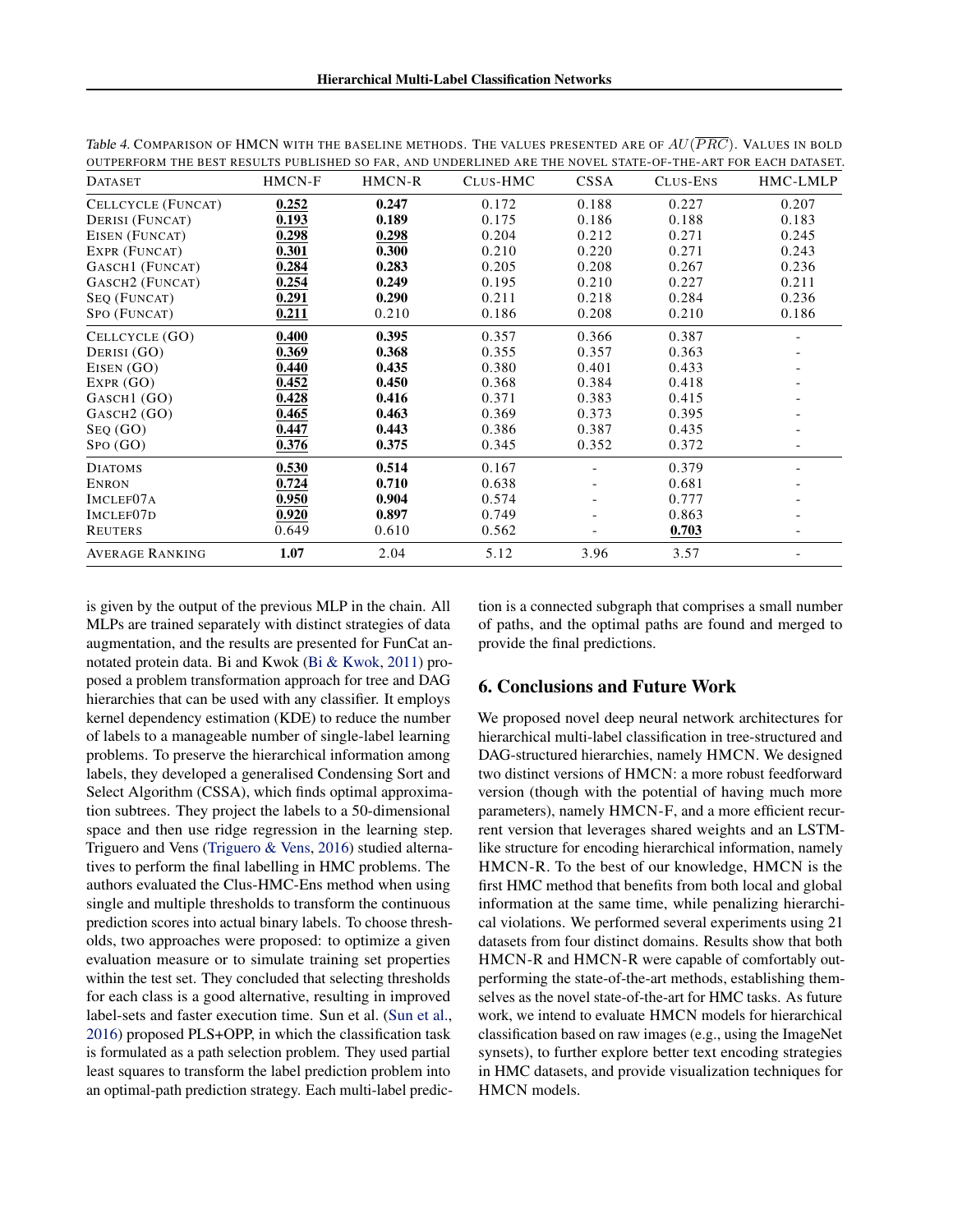# <span id="page-8-0"></span>Acknowledgements

We would like to thank Google and the Brazilian research agencies CAPES, CNPq, and FAPERGS for funding this research. We also gratefully acknowledge the support of NVIDIA Corporation with the donation of the GPUs that were used for running the experiments.

## References

- Barros, R. C., Cerri, R., Freitas, A. A., and Carvalho, A. C. P. L. F. Probabilistic Clustering for Hierarchical Multi-Label Classification of Protein Functions. In *European Conference on Machine Learning (ECML/PKDD 2013)*, pp. 385–400. Springer Berlin Heidelberg, 2013. ISBN 978-3-642-40991-2.
- Bi, Wei and Kwok, James. Multi-Label Classification on Tree- and DAG-Structured Hierarchies. In *International Conference on Machine Learning*, ICML'11, pp. 17–24. ACM, 2011.
- Cerri, R., Barros, R. C., and de Carvalho, A. C. P. L. F. Hierarchical multi-label classification for protein function prediction: A local approach based on neural networks. In *Intelligent Systems Design and Applications (ISDA)*, pp. 337 –343, nov. 2011.
- Cerri, R., Barros, R. C., and Carvalho, A. C. P. L. F. A genetic algorithm for hierarchical multi-label classification. In *Proceedings of the 27th Annual ACM Symposium on Applied Computing*, SAC '12, pp. 250–255, New York, NY, USA, 2012. ACM.
- Cerri, R., Barros, R. C., and Carvalho, A. C. P. L. F. Hierarchical multi-label classification using local neural networks. *Journal of Computer and System Sciences*, 80(1):39–56, 2013a. ISSN 0022-0000. doi: http://dx.doi.org/10.1016/j.jcss.2013.03.007.
- Cerri, R., Barros, R. C., de Carvalho, A. C. P. L. F., and Freitas, A. A. A grammatical evolution algorithm for generation of hierarchical multi-label classification rules. In *2013 IEEE Congress on Evolutionary Computation*, pp. 454–461, June 2013b. doi: 10.1109/CEC.2013.6557604.
- Cerri, R., Barros, R. C., and de Carvalho, A. C. P. L. F. Hierarchical classification of gene ontology-based protein functions with neural networks. In *2015 International Joint Conference on Neural Networks (IJCNN)*, pp. 1–8, July 2015. doi: 10.1109/IJCNN.2015.7280474.
- Cerri, Ricardo, Barros, R. C., de Carvalho, A. C. P. L. F., and Jin, Yaochu. Reduction Strategies for Hierarchical Multi-Label Classification in Protein Function Prediction. *BMC Bioinformatics*, 17:373, 2016. doi: 10.1186/s12859-016-1232-1.
- Cesa-Bianchi, N and Valentini, G. Hierarchical costsensitive algorithms for genome-wide gene function prediction. *Journal of Machine Learning Research*, 8:14–29, 2010.
- Cesa-Bianchi, N., Re, M., and Valentini, G. Synergy of multi-label hierarchical ensembles, data fusion, and costsensitive methods for gene functional inference. *Machine Learning*, pp. 1–33, 2011. ISSN 0885-6125.
- Cesa-Bianchi, Nicolò, Gentile, Claudio, and Zaniboni, Luca. Incremental algorithms for hierarchical classification. *Machine Learning*, 7:31–54, 2006. ISSN 1533-7928.
- Cissé, Moustapha, Al-Shedivat, Maruan, and Bengio, Samy. Adios: Architectures deep in output space. In *Proceedings of the 33rd International Conference on International Conference on Machine Learning - Volume 48*, ICML'16, pp. 2770–2779. JMLR.org, 2016.
- Costa, Eduardo P., Lorena, Ana C., Carvalho, André C. P. L. F., and Freitas, Alex A. Comparing several approaches for hierarchical classification of proteins with decision trees. In *Brazilian Symposium on Bioinformatics*, volume 4643 of *LNBI*, pp. 126–137. Springer-Verlag, 2007.
- Demšar, Janez. Statistical comparisons of classifiers over multiple data sets. *Journal of Machine Learning Research*, 7:1–30, 2006.
- Dimitrovski, Ivica, Kocev, Dragi, Loskovska, Suzana, and Džeroski, Sašo. Hierarchical annotation of medical images. *Pattern Recognition*, 44(10-11):2436–2449, 2011.
- He, Kaiming, Zhang, Xiangyu, Ren, Shaoqing, and Sun, Jian. Deep residual learning for image recognition. In *2016 IEEE Conference on Computer Vision and Pattern Recognition, CVPR 2016, Las Vegas, NV, USA, June 27- 30, 2016*, pp. 770–778, 2016.
- Hochreiter, Sepp and Schmidhuber, Jürgen. Long short-term memory. *Neural Comput.*, 9(8):1735–1780, November 1997. ISSN 0899-7667. doi: 10.1162/neco.1997.9.8. 1735.
- Ioffe, Sergey and Szegedy, Christian. Batch normalization: Accelerating deep network training by reducing internal covariate shift. In *International conference on machine learning*, pp. 448–456, 2015.
- Kingma, Diederik and Ba, Jimmy. Adam: A method for stochastic optimization. *arXiv preprint arXiv:1412.6980*, 2014.
- Kiritchenko, Svetlana, Matwin, Stan, and Famili, A. Fazel. Hierarchical text categorization as a tool of associating genes with gene ontology codes. In *European Workshop on Data Mining and Text Mining in Bioinformatics*, pp. 30–34, 2004.